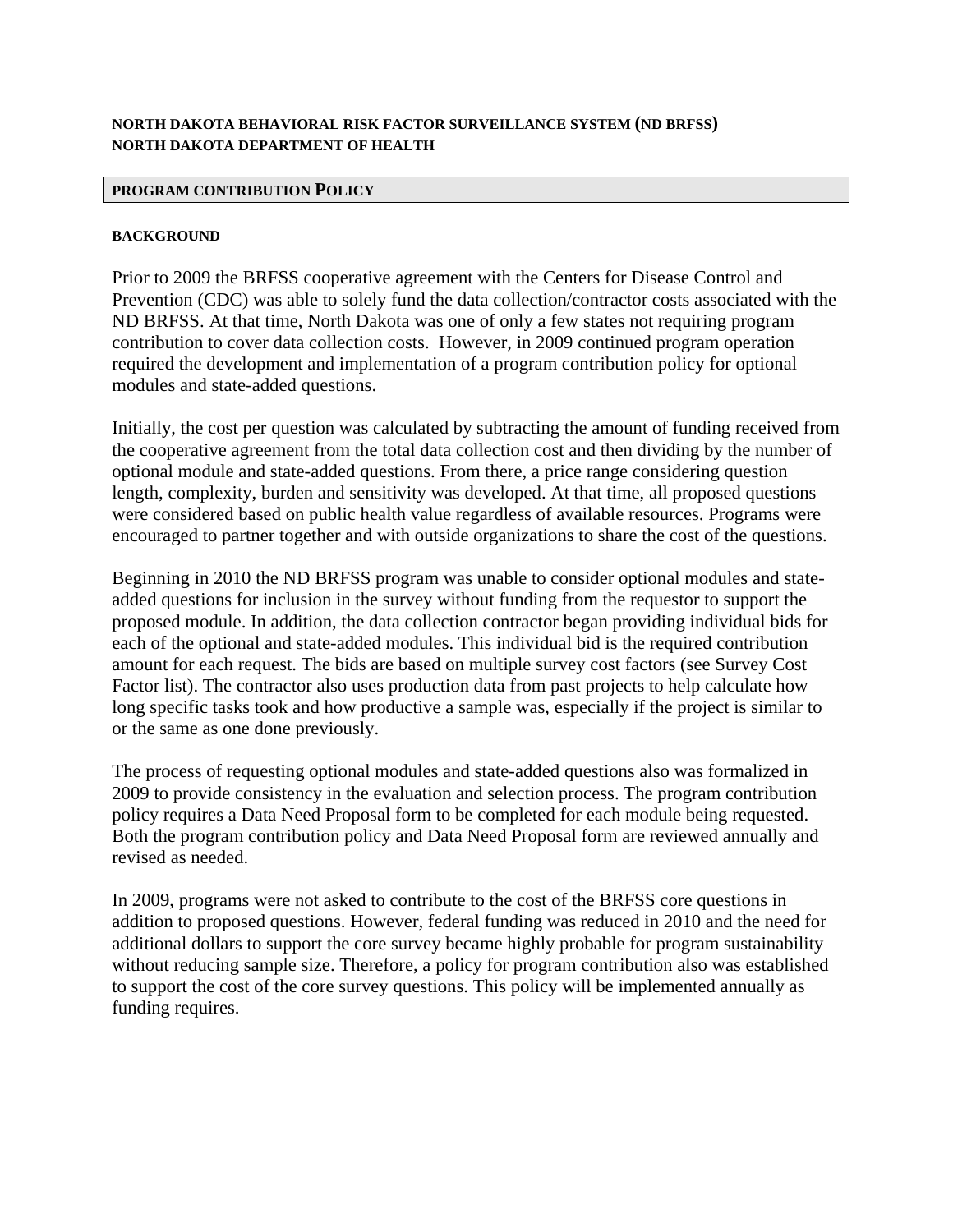# **POLICY**

Program contribution to support the core BRFSS survey questions (landline and cell phone) will be requested annually as funding requires. Currently federal funding is being received in several funding different awards during the budget period and the dollar amount is uncertain. Therefore, the specific dollar amount needed to cover the core costs for this budget period cannot be determined until the final notice of grant award is received. Further information will be made available as soon as the program director receives final notification of any additional funds for the current budget period. The deficit for the current budget period will be determined by subtracting the CDC award from the contractor bids for the land line core and cell survey. The program director may consider cutting sample size to make up the deficit.

If program contribution is requested, the core questions will be divided into two groups: 1) those modules that fall directly under (or are related to) current NDDoH programs and 2) those that do not. The CDC award will *first* be used to cover the cost of core modules that fall outside current NDDoH programs and for state-added demographic questions not specific to any one program, but beneficial to all.

Next, the award will be applied to the core questions that fall under current NDDoH programs. The remaining deficit will then be divided by the total number of core questions that fall under current NDDoH programs to determine cost per question. The cost per question will then be multiplied by the number of questions in each module to determine a cost per module. Module costs will then be assigned to appropriate programs and the program will be asked to contribute these funds to support the core. Contributions to the BRFSS core from outside partners will be accepted but not required.

Contribution to the core includes administrative and analytical costs to support the following services:

- A cleaned yearly file
- A combined, cleaned multi-year file
- Data reports posted to the BRFSS website with frequency, percents and cross tabulations on core and optional modules with standard demographics

The procedure for submitting a proposal for state-added questions for the 2012 survey is the same as in 2011 with a few minor revisions to the due dates and to the BRFSS Data Need Proposal form.

## **PROCEDURE**

1. Notify program director by email (mparsons@nd.gov) of intent to submit a proposal no later *Friday, July 8, 2011*.

Please inform the program director as soon as possible if you are not able to attend the July meeting and are unable to have someone attend in your place. Conference call participation